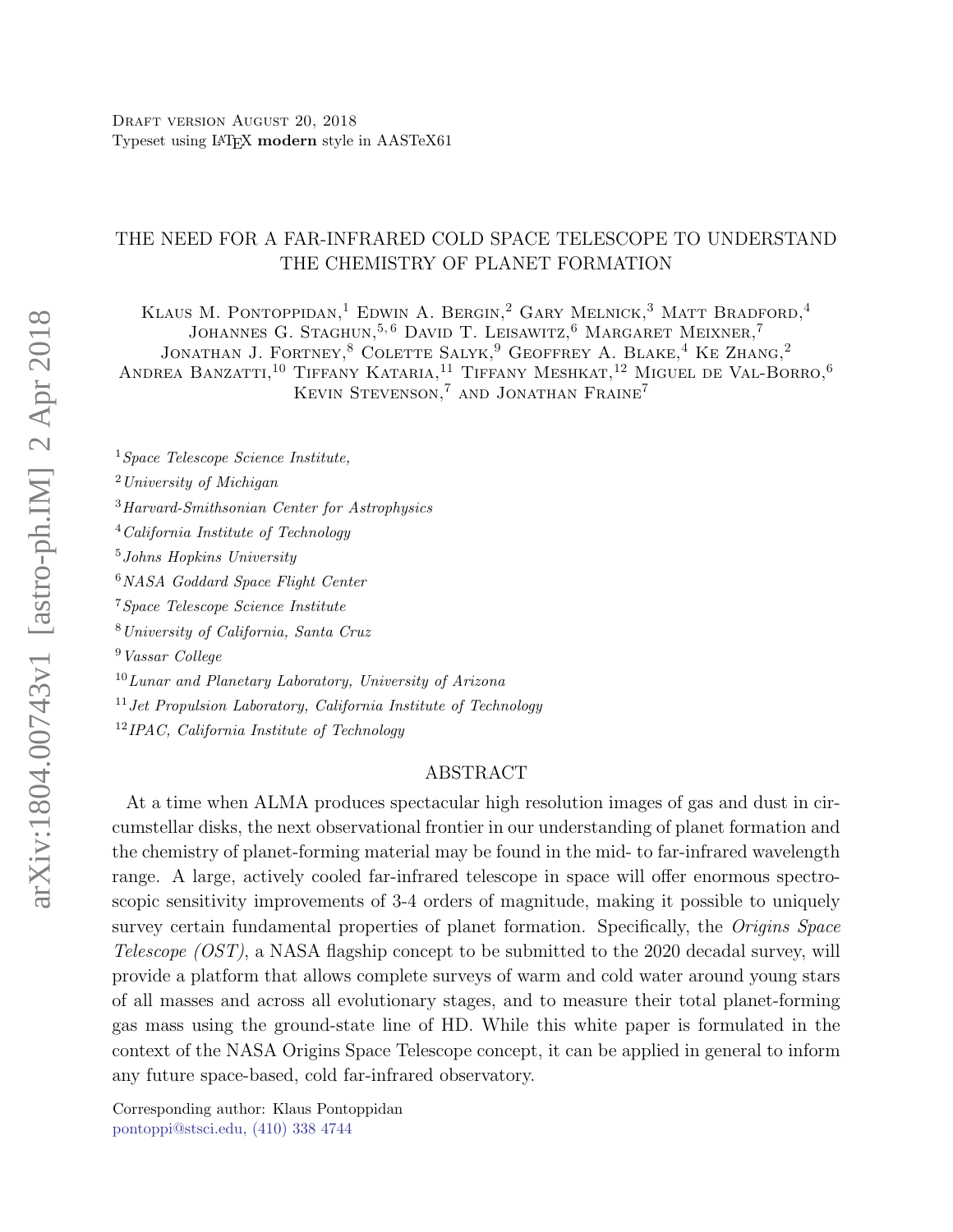### 2 PONTOPPIDAN ET AL.

#### 1. INTRODUCTION

Giant planets, planetesimals, as well as comets and Kuiper belt objects form in a rich chemical environment where primordial water and other volatiles mix with new complex chemistry to create a vast diversity of planetary systems. While the formation and chemical evolution of planets is complex, the initial chemical conditions of the carriers of oxygen, carbon and nitrogen of the planet-forming region at 0.1-10 AU will play a vital role in determining the final makeup of planets [\(Cleeves et al.](#page-5-0) [2014;](#page-5-0) [Bergin et al.](#page-5-1) [2015\)](#page-5-1). Indeed, it is thought that many chemical signatures seen in ancient Solar System material originate in the gas-rich protoplanetary disk phase [\(Busemann et al.](#page-5-2) [2006;](#page-5-2) [Mumma & Charnley](#page-5-3) [2011\)](#page-5-3).

We do not know whether protoplanetary disks are universally able to seed their planets with water and other volatile species critical for the origin of life, as we know it. In order to measure the abundance and distribution of water in gas and dust actively being incorporated into planetesimals and planets, access to far-infrared lines of water vapor is required. The 5−600 µm spectra of typical protoplanetary disks are rich in transitions from some of the most abundant solids and molecular gas species, which are not accessible at other wavelengths.

This white paper is based on a quantitative yield study of a simulated far-infrared spectroscopic survey with the Origins Space Telescope (*OST*) of the Orion cluster (Pontoppidan et al. 2018, in prep.). In that work, we argue that a cold, far-infrared telescope in space, with its enormous improvement in sensitivity, will be able to open a new, and previously nearly completely unexplored, window on planet formation and associated chemistry. We identify water and hydrogen deuteride (HD) as some of the most important examples of unique far-infrared tracers of planet formation, but there are many others, including  $NH<sub>3</sub>$ , HDO, hydrides, OI and water ice. HD is a powerful direct tracer of the total planet-forming gas mass, while water is a key tracer of volatiles needed to seed the atmospheres and hydrospheres of potentially habitable planets and satellites.

The connection between water and life is self-evident, and a far-infrared telescope, such as OST, is a critical need for understanding the origin of habitable worlds. A main connection between planet formation and extra-solar planets is the C/O ratio and its potential link between the composition of the disk at the birth location and the atmosphere of gas giants [\(Oberg et al.](#page-5-4) [2011\)](#page-5-4). The  $C/O$  ratio links the core accretion theory of giant planet formation with the disk chemical composition, which is driven by the condensation/sublimation fronts of major volatile carriers of  $C(CO, CO<sub>2</sub>)$  and  $O(water)$ . While CO can be accessed from the ground, cold  $(T < 500 \text{ K})$  water can only be reliably detected from space. OST, with its large spectral grasp, has the capability to constrain the location of the water snowline line hundreds of disks. *OST*, through a combination of observations of multiple lines of water vapor and HD, has the capability to observe and constrain the water vapor abundance at, and beyond, the snowline in hundreds of disks, and thereby provide critical missing pieces for measuring  $C/O$  ratios as well as absolute abundances  $(C/H$  and  $O/H$ ). This type of information will be transformative as we enter the age of giant planet characterization.

Thus, to understand the full diversity of planet-forming disks and their connection to exoplanetary composition and the availability of water to potential biospheres, it is critical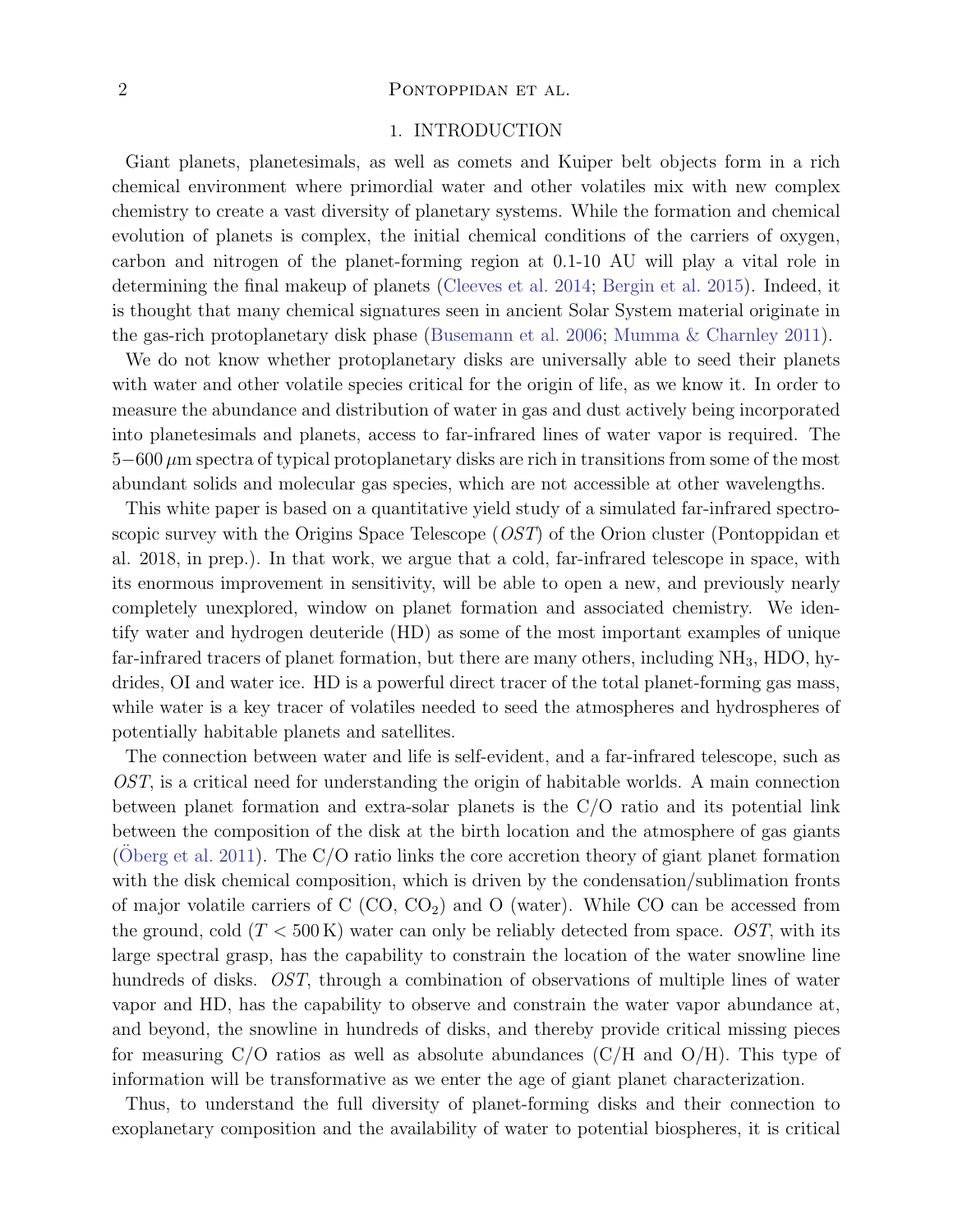to obtain a sensitive far-infrared spectroscopic census of large samples of protoplanetary disks around stars of all masses, and for a wide variety of environments. We estimate that sensitive far-infrared spectra of 1000 disks are needed, reflecting two dimensions (disk mass and stellar age), 10 bins along each axis, and 10 disks in each bin. Such a survey must be conducted at high spectral resolution ( $R = 45000-200000$ ) in order to detect the lines against the bright infrared continuum, and to spectrally resolve them to measure their spatial distribution by means of fitting Keplerian line profiles. The minimum resolving power is defined as the FWHM line width of the HD 1-0 line at  $112 \mu m$  and the 179.5  $\mu m$  ground-state line of water in a typical protoplanetary disk, viewed at an inclination of 45◦ (see Figure [1\)](#page-3-0).

### 2. PLANET-FORMATION AND OST

# 2.1. Measuring the mass of planet-forming matter in the Galaxy

The most fundamental quantity that determines whether planets can form, and on what time scale, is the protoplanetary disk mass. Estimates of disk masses are complicated by the fact that the molecular properties of the dominant constituent, molecular hydrogen, lead it to be unemissive at temperatures of 10-30 K, which characterizes much of the disk mass. To counter this difficulty, the thermal continuum emission of the dust grains [\(Andrews &](#page-5-5) [Williams](#page-5-5) [2007\)](#page-5-5) or rotational lines of CO [\(Williams & Best](#page-5-6) [2014\)](#page-5-6) are often used as a proxy for total mass, under the assumption that they can be calibrated to trace the total gas mass. However, sensitive observations have demonstrated that grains have undergone substantial growth, making the determination via dust inherently uncertain [\(Ricci et al.](#page-5-7) [2010\)](#page-5-7). Further, recent observations indicate that the CO abundance in disks may be orders of magnitude lower than in molecular clouds due to a combination of sequestration below the CO snow line and chemistry [\(Favre et al.](#page-5-8) [2013;](#page-5-8) [Kama et al.](#page-5-9) [2016\)](#page-5-9). These uncertainties are well known, with broad implications on our understanding of the time scale where gas is available to form giant planets, the primary mode of giant planet formation, the dynamical evolution of the seeds of terrestrial worlds, and the resulting chemical composition of pre-planetary embryos.

The fundamental rotation transition of HD at  $112 \mu m$  has been proposed as a more robust measure of protoplanetary disk mass. HD is a tracer of  $H_2$ , with an abundance closely matching that of elemental deuterium. The D abundance, in turn, is known from UV absorption spectroscopy of the local interstellar bubble [\(Linsky](#page-5-10) [1998\)](#page-5-10). Using the Herschel Space Telescope, [\(Bergin et al.](#page-5-11) [2013\)](#page-5-11) measured the gas mass of the TW Hya disk by taking advantage of the fact that the lowest rotational transition of HD is  $\sim 10^6$  times more emissive than the lowest transition of  $H_2$  for a given gas mass at 20 K. The subsequent conversion of HD emission to  $H_2$  gas mass is well calibrated. Due to Herschel's limited lifetime, the only other deep HD observations obtained were toward six disks, with the result being two additional detections [\(McClure et al.](#page-5-12) [2016\)](#page-5-12). In Pontoppidan et al. (2018), we find that, with a  $5\,\sigma$  line sensitivity of  $10^{-21}$  W cm<sup>-2</sup>, we can measure the minimum-mass solar nebula around solar-type stars out to a distance of Orion (410 pc) in one hour. Such sensitivity is possible with a 4-5 K far-infrared telescope, with a collecting area of  $25 \text{ m}^{-2}$ , and can be achieved by the OST concept.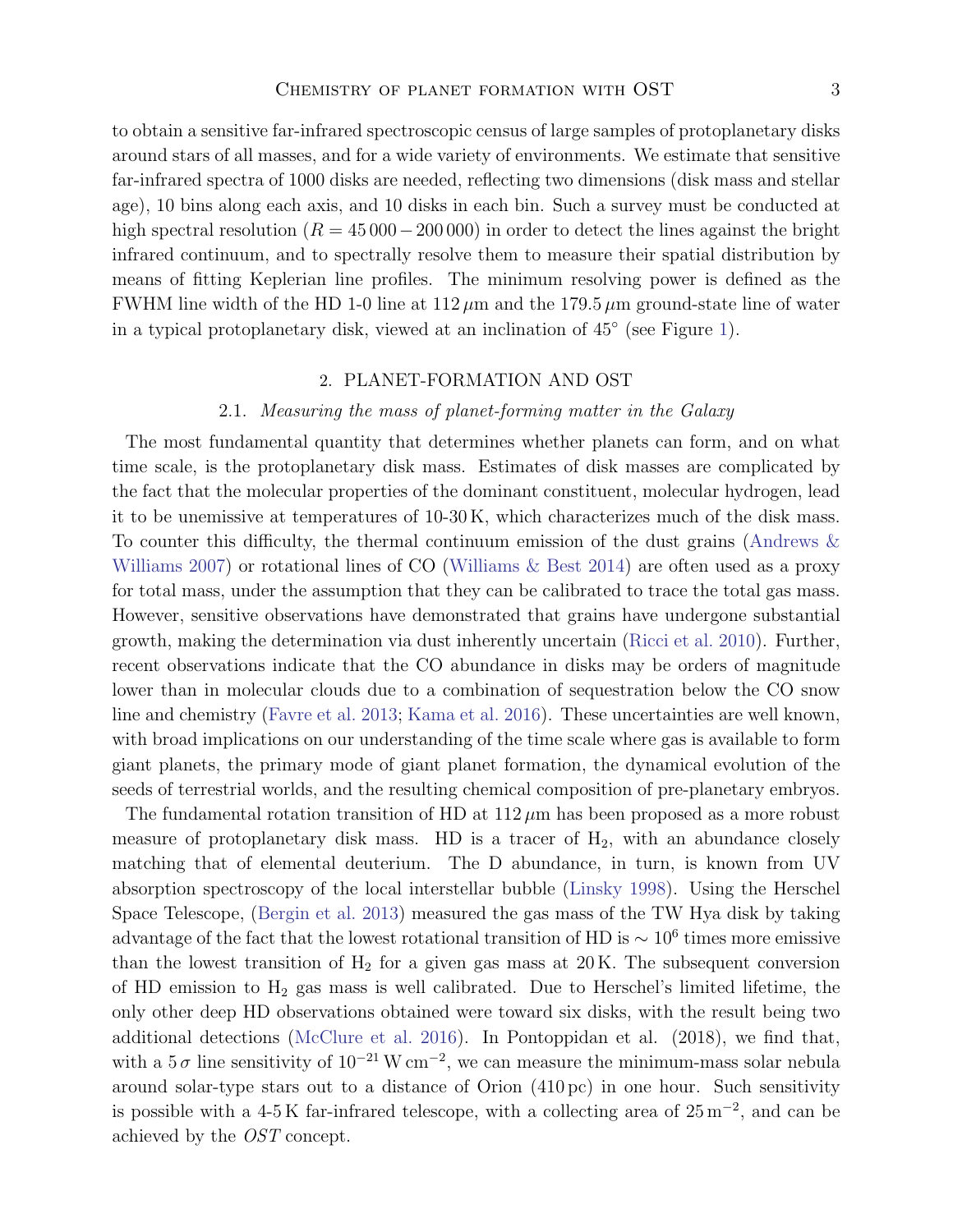#### 4 PONTOPPIDAN ET AL.

#### 2.2. Understanding the role of water in planet formation

To understand the full diversity of planet-forming disks and their connection to exoplanetary composition and the availability of water to potential biospheres, it is critical to obtain an infrared spectroscopic census of the water content in large samples of protoplanetary disks around stars of all masses, and for a wide variety of environments. This can be accomplished by observations of water lines. Based on discoveries by Spitzer, we now know that the mid- to far-infrared spectrum of protoplanetary disks is often dominated by emission from thousands of strong water vapor lines, of which a few hundred are currently detected (see Figure [1\)](#page-3-0). The corresponding transitions span a very wide range of excitation, or upper level, energies, from less than 100 to 1000s of Kelvin [\(Carr & Najita](#page-5-13) [2008;](#page-5-13) [Salyk et al.](#page-5-14) [2008;](#page-5-14) [Pontoppidan et al.](#page-5-15) [2010;](#page-5-15) [Banzatti et al.](#page-5-16) [2017\)](#page-5-16). Further, Spitzer observations suggest that there are strong chemical differences in disks around stars of different masses, with water being abundant around solar-mass stars, but much less pronounced around both low-mass and intermediate-mass ( $> 2 M_{\odot}$ ) stars [\(Pascucci et al.](#page-5-17) [2013\)](#page-5-17).



<span id="page-3-0"></span>Figure 1. A disk model spectrum from Pontoppidan et al. (2018), rendered at 4-660  $\mu$ m, and at a uniform  $3 \text{ km s}^{-1}$  spectral resolving power. Major spectral features are indicated. The insets show examples of diagnostic molecular lines, including the HD 1-0 line.

This preponderance of water emission lines covering all relevant gas temperatures allows for mapping the distribution of water vapor in protoplanetary disks. Essentially, each line will trace gas in a relatively restricted temperature range, and the combination of many water lines with an appropriate model can map the abundance of water vapor as a function of radius in the disk. Up until now, this has been done for a few disks using unresolved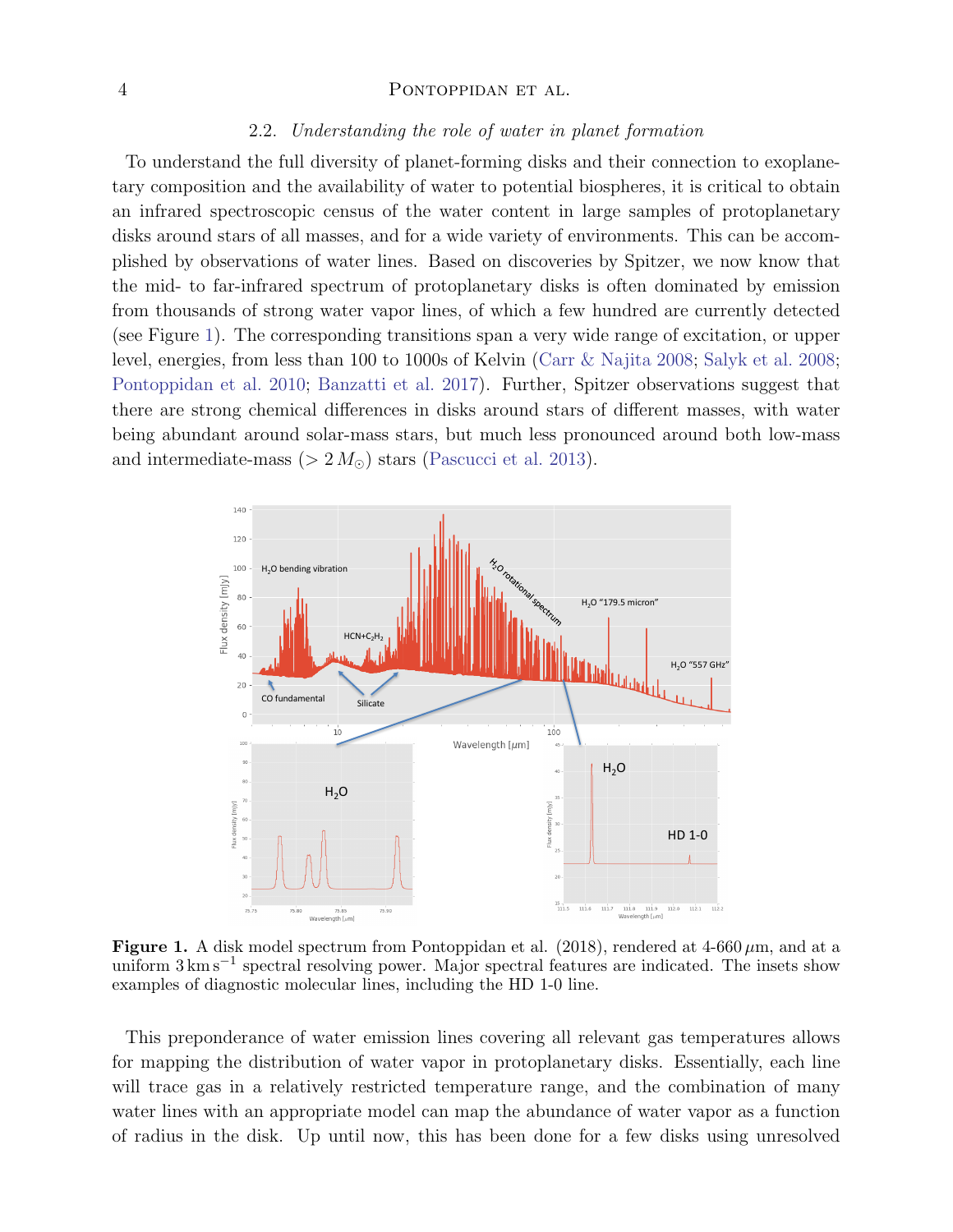line spectroscopy with Spitzer and Herschel [\(Zhang et al.](#page-5-18) [2013;](#page-5-18) [Blevins et al.](#page-5-19) [2016\)](#page-5-19). At longer wavelengths, Herschel-PACS was able to detect cool water in a few disks at low resolution [\(Riviere-Marichalar et al.](#page-5-20) [2012;](#page-5-20) [Blevins et al.](#page-5-19) [2016\)](#page-5-19). The analysis of such unresolved spectroscopy will always be model-dependent. However, one powerful way to break model degeneracies is to spectrally resolve the lines and use Keplerian motion of the disk to obtain an independent measure of the spatial distribution of the emission for each line.

Indeed, beautifully velocity-resolved Herschel-HIFI observations of the ground-state para and ortho lines at 1113 and 557 GHz have been used to measure the cold water abundance in the outer, coldest portions of two disks (corresponding to the Sun's Kuiper Belt, 10-30 K), TW Hya [\(Hogerheijde et al.](#page-5-21) [2011\)](#page-5-21) and DG Tau [\(Podio et al.](#page-5-22) [2013\)](#page-5-22). At the end of the Herschel mission, we essentially lost the ability to observe water vapor from gas with temperatures in the 50-500 K range, and therefore our ability to trace the planet- and comet-forming regions at 1-50 AU, including the location of the snow line. See Figure [2](#page-4-0) for a comparison of Herschel and OST yields of water and HD.



<span id="page-4-0"></span>Figure 2. Distribution of Orion disks with detectable far-infrared water and HD lines in a notional ∼1500 hour program, compared to the distribution of disks that would have been observable with Herschel PACS (at a much lower resolving power of  $\sim 2000$ ) in the same time, demonstrating the improvement possible with OST.

### 3. WATER AND HD IN DISKS IN THE NEXT TWO DECADES

In the 2025-2030 time frame, we expect to have exquisite data sets revealing the physical structure of dust and gas in perhaps  $\sim 100$  nearby protoplanetary disks, as observed with ALMA. We will have a census of the amount of water vapor in the surfaces of a similar number of inner disks at 1 AU from lines tracing hot gas as observed with JWST. JWST will also provide measurements of the composition of a range of exoplanetary atmospheres, and their complement of water and other volatile species.

Warmer water can be observed from the ground and will be observed by JWST at wavelengths below  $\sim 28 \,\mu$ m, although JWST is unable to observe any water line with upper level energies less than 800 K, nor will it spectrally resolve the lines. Thus, JWST observations will trace hot water inside of  $\sim 1 \text{ AU}$  and are complementary to *OST*. Additionally, a small